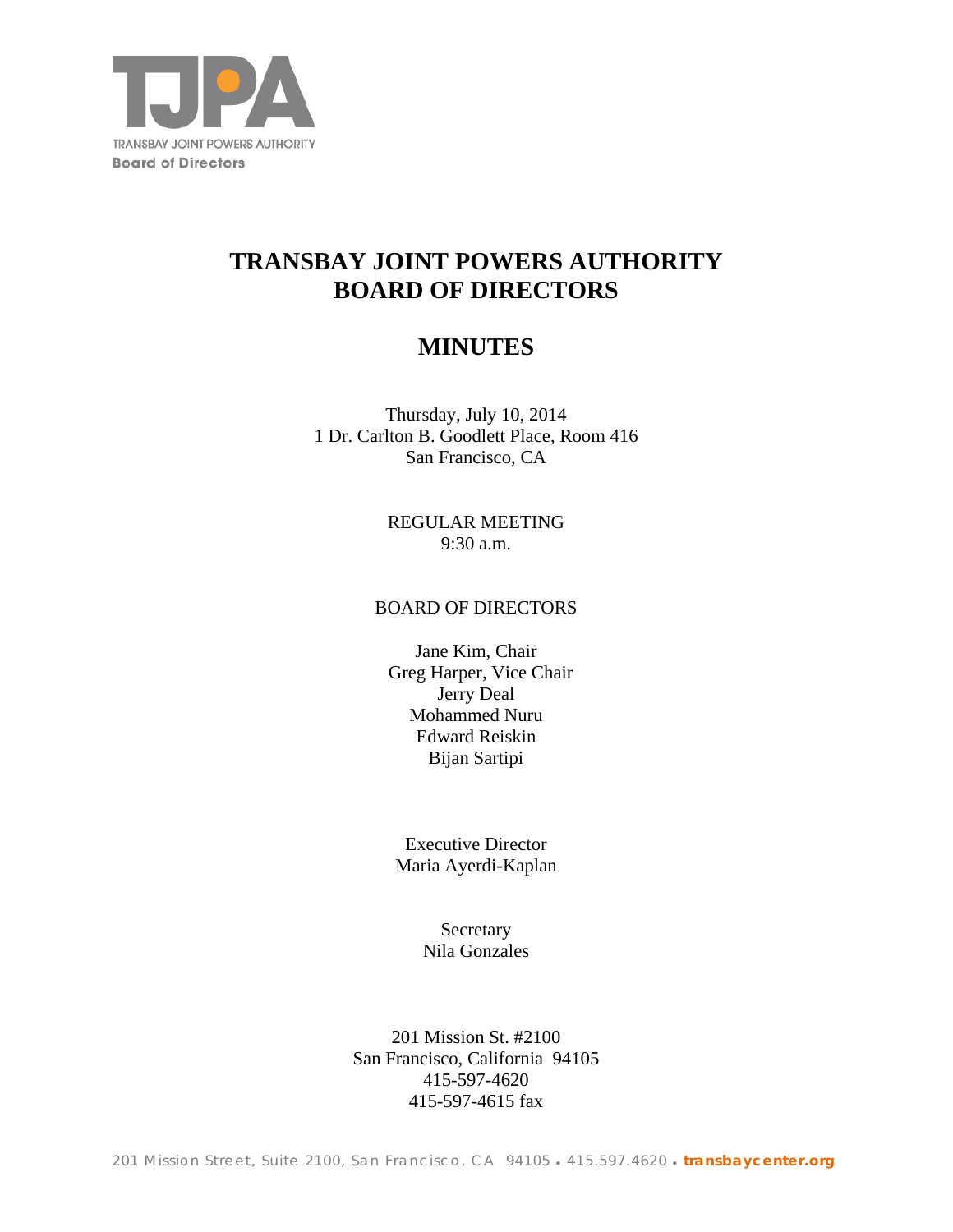# 9:30 – REGULAR MEETING

# ORDER OF BUSINESS

#### 1. Call to Order

Chair Kim called the meeting to order at 9:35 a.m.

#### 2. Roll Call

Secretary Gonzales announced that Director Deal would be absent due to a scheduling conflict and that Director Nuru was joining as the newly appointed representative for the Mayor's Office.

Present: Mohammed Nuru Ed Reiskin Bijan Sartipi Greg Harper Jane Kim

Absent: Jerry Deal

3. Communications

None.

4. Board of Director's New and Old Business

None.

- 5. Executive Director's Report
	- Rooftop Park Update
	- Phase 1 Schedule Update
	- Construction Update
	- Quarterly Project Labor Agreement (PLA) Report
	- Quarterly Financial Reports

Executive Director Ayerdi-Kaplan reported that the Transbay Transit Center Summer internship program is in its sixth successful year of hosting high school and college interns interested in architecture, engineering, construction, finance, and community outreach. She then invited the 2014 Summer Interns to introduce themselves.

Executive Director Ayerdi-Kaplan provided an update on the efforts to open the Rooftop Park concurrent with the opening of the Transit Center in the Fall of 2017. She emphasized that the Rooftop Park has always been a critical and necessary part of the Transbay Transit Center Program and no one has ever contemplated or proposed not building it or delaying it indefinitely. In fact, a significant portion of the park infrastructure has already been awarded and the remaining funds needed are for the elements of the park above the roof structure. She stated that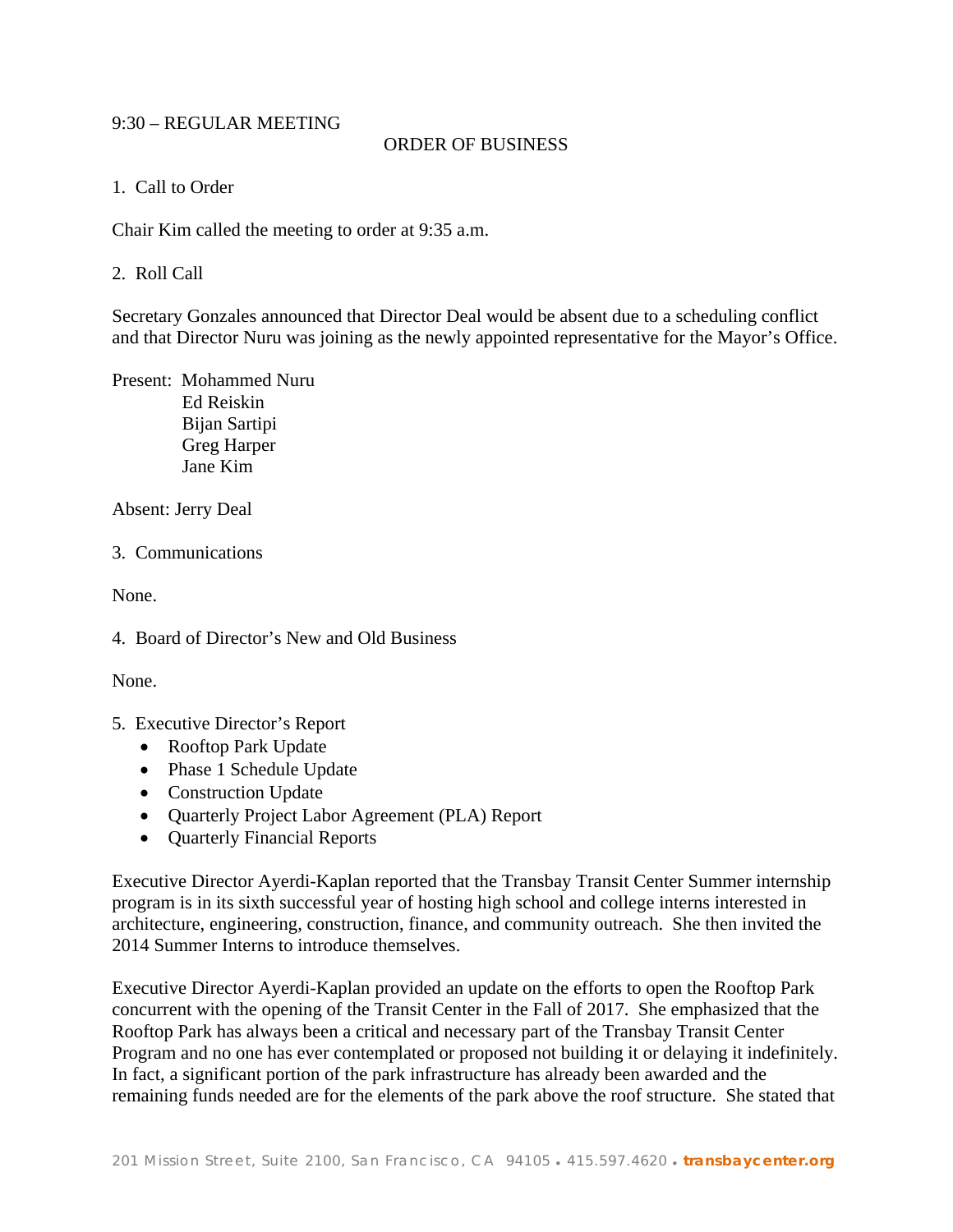staff is working closely with the Mayor's Office to identify the source of funds for these remaining elements and ensure that the park opens concurrent with the opening of the Transit Center. She advised that an update will be provided in the Fall and, in the meantime, all available funding options will be explored.

Steve Humphreys, Webcor/Obayashi, presented the Phase 1 Schedule Update.

Steve Rule, Turner Construction, presented the Construction Update.

Director Reiskin requested an explanation to understand the status of budget and contingencies once the five items on the regular calendar were approved. Mark Zabaneh, TJPA Senior Program Manager, responded to Director Reiskin's inquiry by reviewing the proposed mitigation plan and drawdown on contingencies. Director Reiskin expressed concern with the trajectory of bids received to date and staying within budget while including building the park. Executive Director Ayerdi-Kaplan requested the Board of Directors' assistance with identifying new grants and new sources of funding as well as supporting applications, such as TIGER. Director Reiskin stated if new funds are identified staff would need to return to the Board for consideration of a revised budget. Executive Director Ayerdi-Kaplan agreed that staff would return to the Board with a revised budget for approval. Director Reiskin suggested staff return with possible scope reduction ideas with the designer present. Executive Director Ayerdi-Kaplan advised that the team has done substantial Value Engineering (VE) and did not want to set false expectations because a lot of work has already been done and there is nothing left to VE that would equal a significant enough amount.

Director Reiskin requested a report on the implementation of the Saylor report recommendations to improve the bidding environment and Executive Director Ayerdi-Kaplan stated it would be brought to the next meeting.

Director Nuru indicated staff is sending a number of items for his review and he will do what he can to help to improve the bidding. Chair Kim stated she would like the project to stay on budget and build the park within that budget because talking about other funding takes away from Phase 2.

Dennis Turchon, TJPA Senior Construction Manager, presented the PLA Report.

Craig Boyer, TJPA Finance Coordinator, offered to present the Quarterly Financial Reports; the Board was satisfied with the written Staff Report provided.

Executive Director Ayerdi-Kaplan further reported that the US Department of Transportation executed the TIFIA amendment that this Board approved in May which recognizes the formation of the Community Facilities District (CFD) and authorization to sell CFD bonds as full funding for the project. The amendment also allows the project to pursue bridge financing which staff is negotiating. She also announced that the next Community Meeting was scheduled for July 16, 2014 at 12pm in the TJPA office.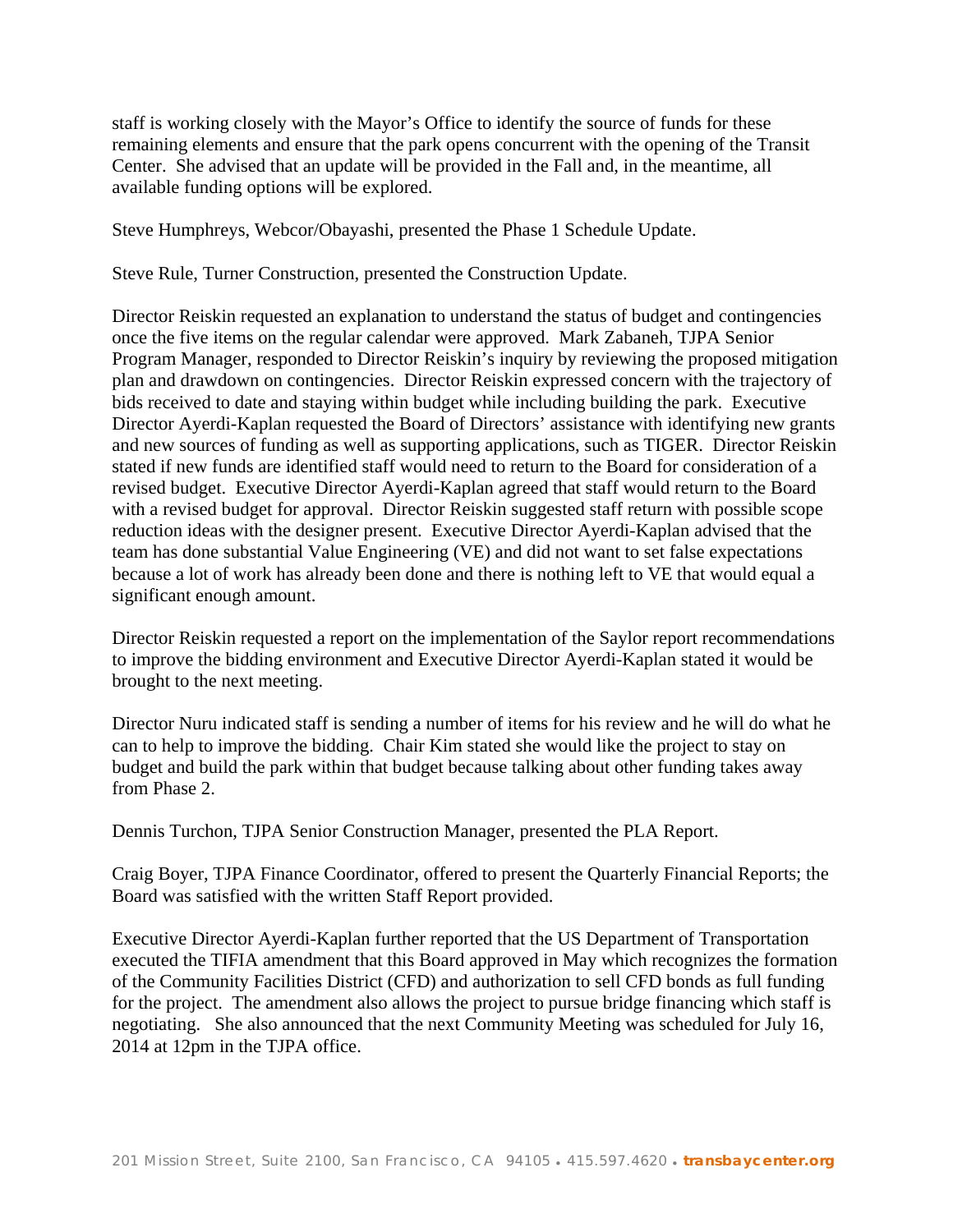Chair Kim acknowledged the Summer interns and thanked them for attending the Board of Directors meeting.

#### 6. Public Comment

HT Tran of Anvil Builders, a small local minority disabled Veteran owned business in the San Francisco Bayview district, expressed his gratitude to TJPA for the opportunities made available to his company by the Transbay project. He emphasized the importance of engaging Veterans and Veteran business owners and stated the success of his team has to do with the support provided by the TJPA. He acknowledged Webcor/Obayashi and Turner Construction as incredible mentors to his firm. He affirmed that TJPA is making a real difference to real people, to real Veterans, who are looking to serve the country in a new and meaningful way. He gave special thanks to Executive Director Ayerdi-Kaplan and hopes that other City Departments will follow her lead to support Veterans in our community.

Emil Lawrence, a taxi driver, provided comments regarding the San Francisco Municipal Transportation Agency's (SFMTA) management of the taxi industry and his interest in proper planning for taxis at the Transbay Transit Center. He submitted a request for information and referenced an SFMTA document that he stated did not include comments he had provided.

Ted Olsson, TJPA Citizens Advisory Committee (CAC) Chair, stated that he was making himself available to the Board of Directors on behalf of the CAC to answer any questions they might have. Director Harper suggested adding an item on the agenda for the CAC Chair to report to the Board if there is something to report and Executive Director Ayerdi-Kaplan confirmed it would be added. He commended staff for the informative presentations given at the CAC meeting. He also reported to Chair Kim that three of her constituents attended the meeting and their main points raised were that they have the fewest amount of parks of any district in the City and wanted the CAC to be cognizant of that and in regards to the Rooftop Park they were concerned about the tax burden they might have relative to the nineteen skyscraper buildings that would be surrounding it. Chair Kim concurred on adding an item to the agenda for the CAC to report to the Board and expressed her concerns for her district not only having the fewest parks but also the smallest amount of park space in the City but she noted that the Board is working with Executive Director Ayerdi-Kaplan and the Mayor's Office to ensure the Rooftop Park opens with the terminal.

Roland Lebrun provided comments regarding track alignment and storage tanks and made suggestions regarding the design.

# THE FOLLOWING MATTERS BEFORE THE TRANSBAY JOINT POWERS AUTHORITY ARE RECOMMENDED FOR ACTION AS STATED BY THE EXECUTIVE DIRECTOR OR THE CHAIR.

# REGULAR CALENDAR

*At the request of the Chair, items 7 through 10 were called together without the request for staff to present due to the detailed conversation earlier.*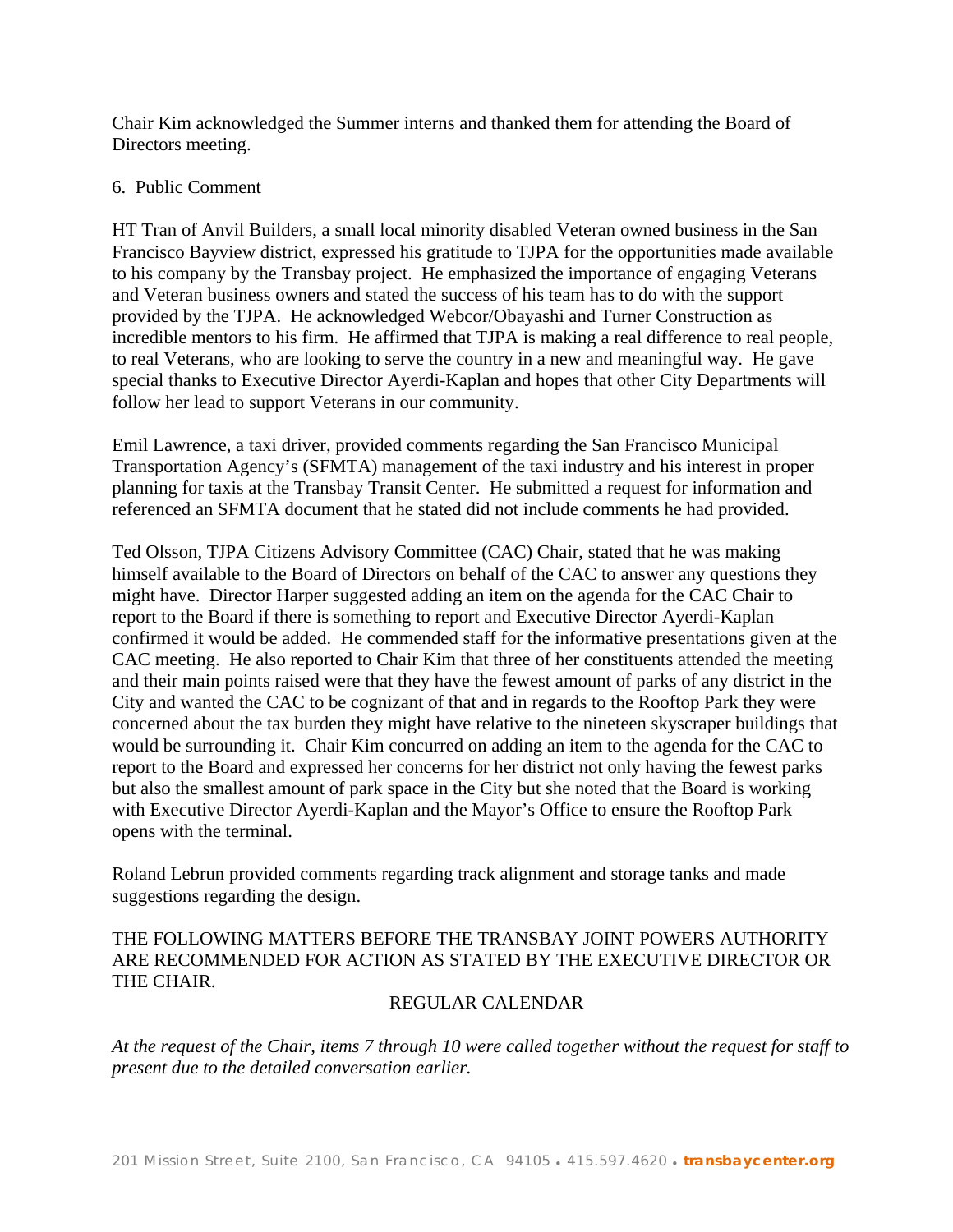7. Approving an Amendment to Contract No. 08-04-CMGC-000, authorizing Webcor/Obayashi Joint Venture to award a Trade Work subcontract to Sheedy Drayage Company for TG05.8: Rooftop Cranes in an amount not to exceed \$11,500,000 over a term of four years, thereby increasing authorized Direct Costs by \$11,500,000 and the authorized Construction Services Fixed Fee by \$874,000.

Director Harper suggested future items that have an evaluation based on different factors include the score in the staff reports.

No public comment.

RESOLUTION 14-021

On motion to approve:

ADOPTED: AYES – Nuru, Reiskin, Harper, and Kim

8. Approving an Amendment to Contract No. 08-04-CMGC-000, authorizing Webcor/Obayashi Joint Venture to award a Trade Work subcontract to Anvil Builders, Inc. for TG05.10: Temporary Facilities in an amount not to exceed \$15,009,690 over a term of four years, thereby increasing authorized Direct Costs by \$15,009,690 and the authorized Construction Services Fixed Fee by \$1,140,736.

No public comment.

RESOLUTION 14-022

On motion to approve:

ADOPTED: AYES – Nuru, Reiskin, Harper, and Kim

9. Approving an Amendment to Contract No. 08-04-CMGC-000, authorizing Webcor/Obayashi Joint Venture to award a Trade Work subcontract to Olson and Company Steel as the responsible bidder submitting the lowest responsive bid in the amount of \$6,450,270 for TG07.5R: Metal Stairs and Ladders, thereby increasing authorized Direct Costs by \$6,450,270 and the authorized Construction Services Fixed Fee by \$490,221.

No public comment.

RESOLUTION 14-023

On motion to approve:

ADOPTED: AYES – Nuru, Reiskin, Harper, and Kim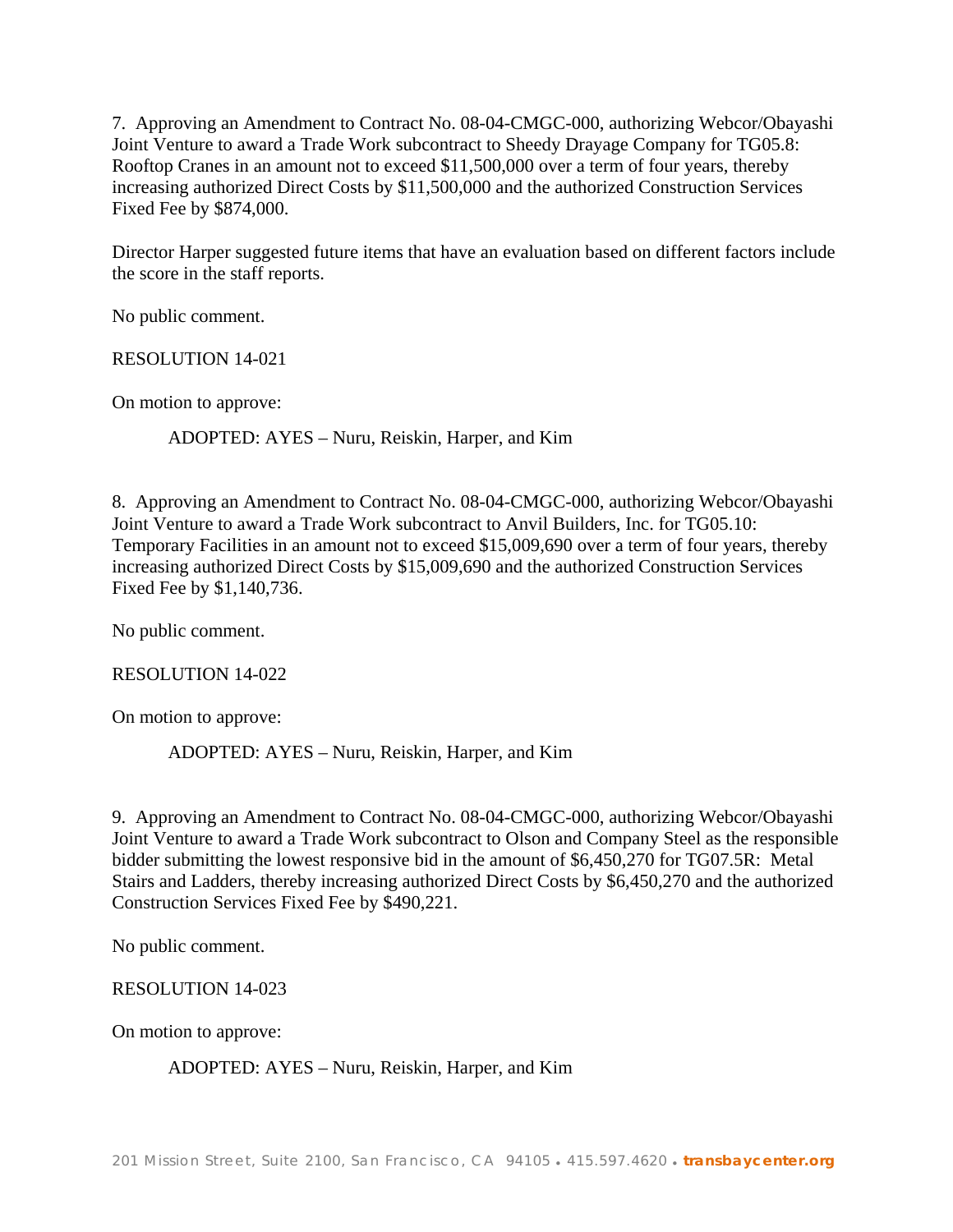10. Approving an Amendment to Contract No. 08-04-CMGC-000, authorizing Webcor/Obayashi Joint Venture to award a Trade Work subcontract to Schindler Elevator Corporation as the sole responsive bidder for the negotiated amount of \$7,359,802 for TG14.1B: Escalators, thereby increasing authorized Direct Costs by \$7,359,802 and the authorized Construction Services Fixed Fee by \$559,345.

No public comment.

RESOLUTION 14-024

On motion to approve:

ADOPTED: AYES – Nuru, Reiskin, Harper, and Kim

11. Approving an Amendment to Contract No. 08-04-CMGC-000, authorizing Webcor/Obayashi Joint Venture to award a Trade Work subcontract to Otis Elevator Company as the sole responsive bidder for the negotiated amount of \$9,722,000 for TG14.1A: Elevators, thereby increasing authorized Direct Costs by \$9,722,000 and the authorized Construction Services Fixed Fee by \$738,872.

Mark Zabaneh, TJPA Senior Program Manager, presented the item.

No public comment.

RESOLUTION 14-025

On motion to approve:

ADOPTED: AYES – Nuru, Harper, and Kim ABSTAIN – Reiskin

12. Authorizing the Executive Director to execute amendments to extend Agreements for State Advocacy Services with Mercury LLC and Townsend Public Affairs for one year each and additional compensation of \$108,000 each.

Scott Boule, TJPA Legislative Affairs & Community Outreach Manager, presented the item.

No public comment.

RESOLUTION 14-026

On motion to approve:

#### ADOPTED: AYES – Nuru, Reiskin, Harper, and Kim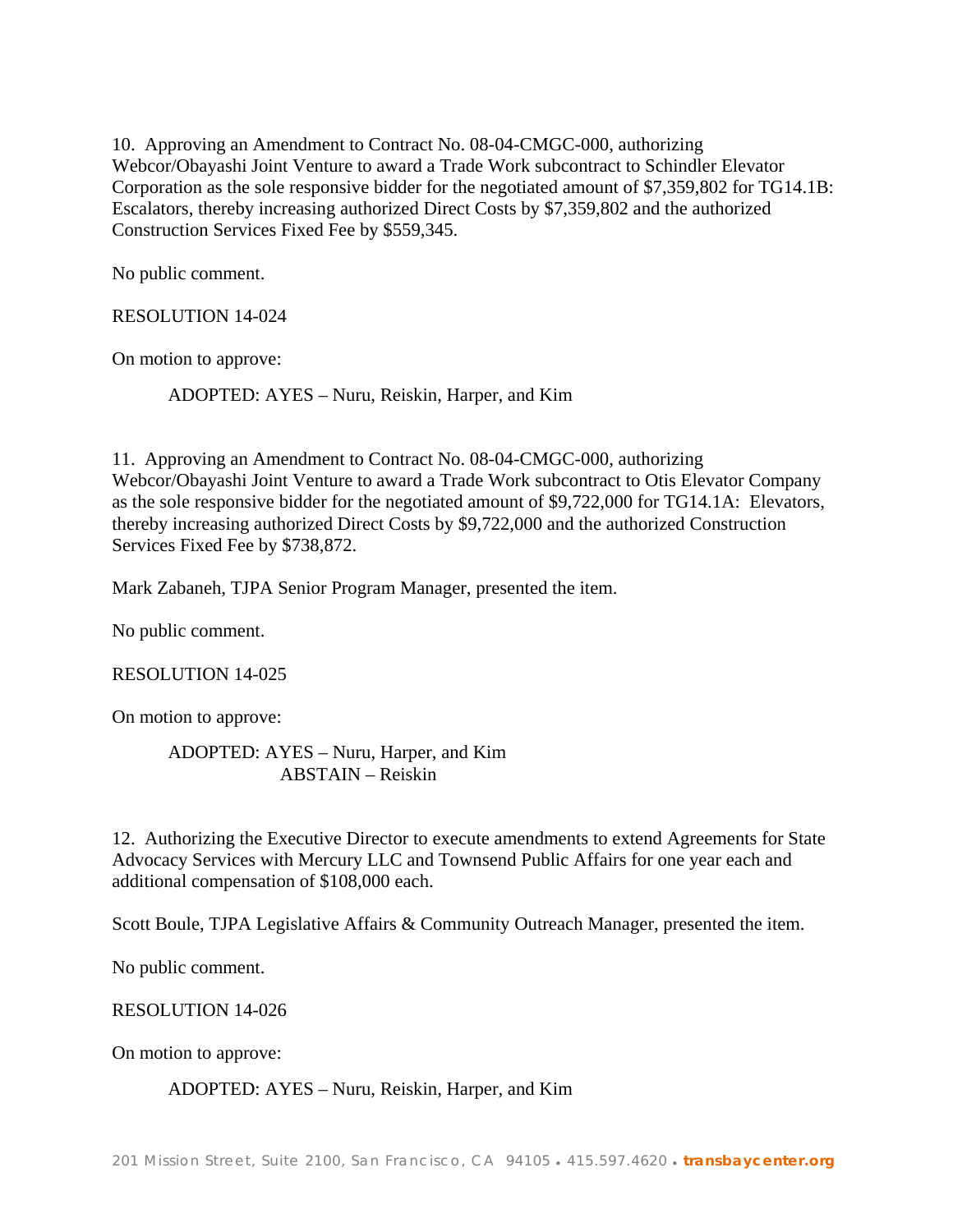13. Approving the Resolution of Local Support to authorize the filing of an application to MTC for \$2,922,325 from the Active Transportation Program for the Transbay Transit Center Pedestrian and Bicycle Safety and Accessibility Improvements Project.

Scott Boule, TJPA Legislative Affairs & Community Outreach Manager, presented the item.

No public comment.

RESOLUTION 14-027

On motion to approve:

ADOPTED: AYES – Nuru, Reiskin, Harper, and Kim

14. Approving the Minutes of the June 12, 2014 meeting.

No public comment.

On motion to approve:

ADOPTED: AYES – Reiskin, Harper, and Kim ABSTAIN – Nuru

15. Approving a Resolution of Appreciation for Mike Grisso, Office of Community Investment and Infrastructure Senior Project Manager.

Executive Director Ayerdi-Kaplan expressed sincere gratitude to Mr. Grisso for his many years of working on the project.

Chair Kim invited Mr. Grisso to address the Board of Directors and extended her appreciation to him for his work on Transbay as well as other projects that she worked with him on.

Mr. Grisso expressed his appreciation for the acknowledgment and stated it has been an honor to work on the project.

No public comment.

RESOLUTION 14-028

On motion to approve:

ADOPTED: AYES – Nuru, Reiskin, Harper, and Kim